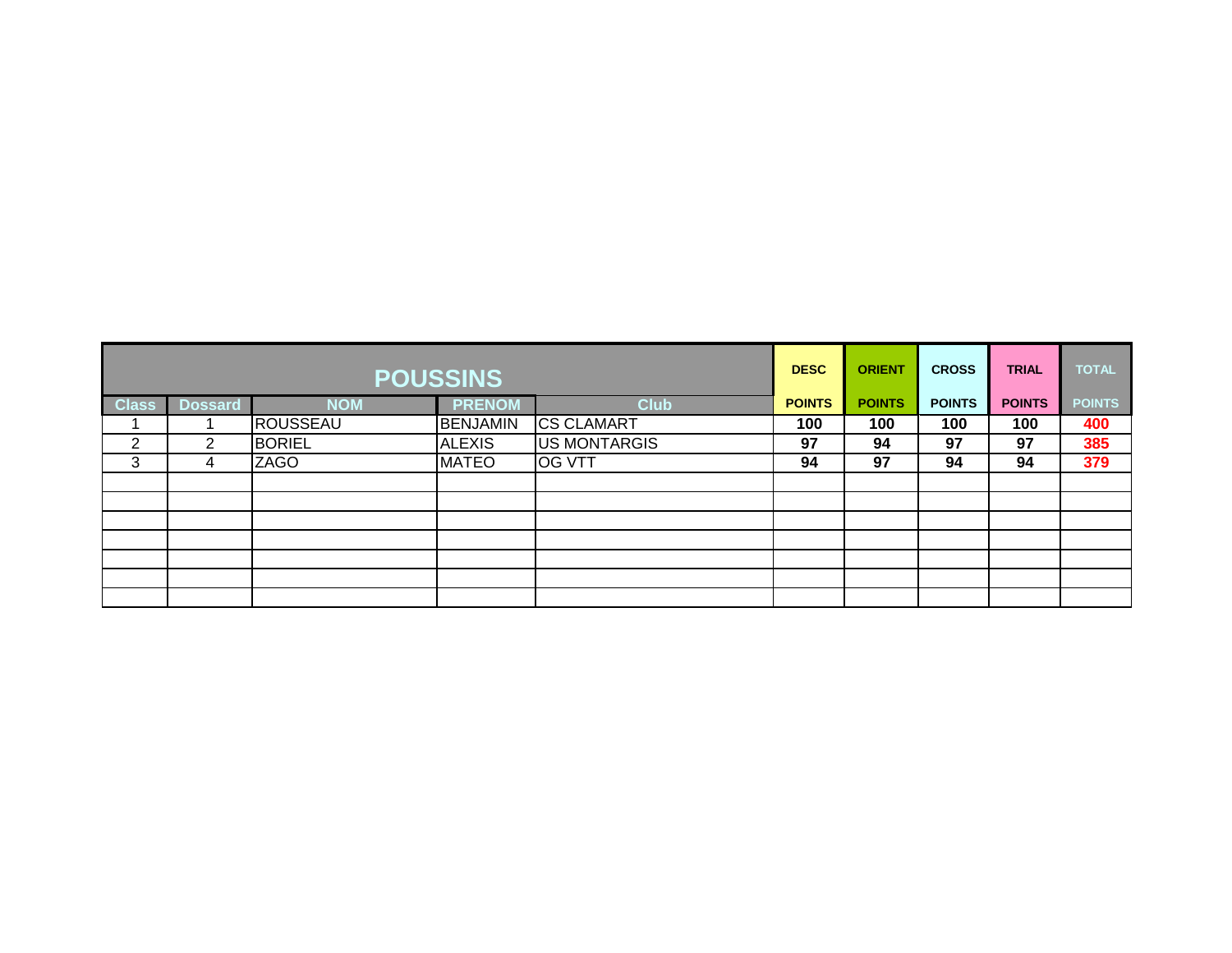| <b>PUPILLES</b> |                |                  |                 |                          | <b>DESC</b>   | <b>ORIENT</b>   | <b>CROSS</b>  | <b>TRIAL</b>    | <b>TOTAL</b>  |
|-----------------|----------------|------------------|-----------------|--------------------------|---------------|-----------------|---------------|-----------------|---------------|
| <b>Class</b>    | <b>Dossard</b> | <b>NOM</b>       | <b>PRENOM</b>   | <b>Club</b>              | <b>POINTS</b> | <b>POINTS</b>   | <b>POINTS</b> | <b>POINTS</b>   | <b>POINTS</b> |
|                 | 53             | <b>FERNANDES</b> | <b>JULES</b>    | <b>UC LONGJUMEAU</b>     | 100           | 84              | 100           | 91              | 375           |
| $\overline{2}$  | 69             | <b>CASTILLE</b>  | <b>NOE</b>      | <b>CC IGNY PALAISEAU</b> | 94            | $\overline{91}$ | 94            | 84              | 363           |
| 3               | 55             | <b>VILLARET</b>  | <b>LYLIAN</b>   | <b>THOMERY VTT</b>       | 70            | 100             | 84            | $\overline{97}$ | 351           |
| 4               | 58             | <b>CAUCHIN</b>   | <b>FABIEN</b>   | <b>BC NOISY LE GRAND</b> | 97            | 78              | 97            | 76              | 348           |
| 5               | 66             | <b>LOIR</b>      | <b>AUDREY</b>   | <b>CSM CLAMART</b>       | 69            | $\overline{97}$ | 65            | 100             | 331           |
| 6               | 60             | <b>LEHMANN</b>   | <b>MATTHIEU</b> | <b>BC NOISY LE GRAND</b> | 78            | 86              | 88            | 67              | 319           |
| $\overline{7}$  | 64             | <b>ATHIEL</b>    | <b>GREGOIRE</b> | <b>CSM CLAMART</b>       | 84            | 68              | 78            | 86              | 316           |
| 8               | 65             | <b>REDON</b>     | <b>TITAN</b>    | <b>BC NOISY LE GRAND</b> | 76            | 76              | 86            | 78              | 316           |
| 9               | 51             | <b>POLETTO</b>   | <b>ANTOINE</b>  | RENARD DU MANET          | 88            | 94              | 62            | 69              | 313           |
| 10              | 63             | <b>PESTEIL</b>   | <b>MAXENCE</b>  | <b>CSM CLAMART</b>       | 72            | 72              | 72            | 94              | 310           |
| 11              | 57             | <b>BLARAZIN</b>  | <b>THOMAS</b>   | <b>THOMERY VTT</b>       | 64            | 88              | 67            | 88              | 307           |
| 12              | 56             | <b>BUZON</b>     | <b>ENZO</b>     | <b>BC NOISY LE GRAND</b> | 67            | 62              | 91            | 82              | 302           |
| 13              | 54             | <b>GILLET</b>    | <b>ROBIN</b>    | <b>AS PUISEAUX</b>       | 80            | 70              | 80            | 72              | 302           |
| 14              | 73             | <b>HASAN</b>     | SAMI            | <b>OGVTT</b>             | 86            | 65              | 66            | 80              | 297           |
| 15              | 59             | <b>COLIN</b>     | <b>MAXIME</b>   | <b>THOMERY VTT</b>       | 68            | 80              | 82            | 62              | 292           |
| 16              | 62             | <b>MAYER</b>     | <b>QUENTIN</b>  | <b>BC NOISY LE GRAND</b> | 91            | 69              | 63            | 63              | 286           |
| 17              | 67             | <b>GALLET</b>    | <b>MATEO</b>    | US MAULE                 | 82            | 64              | 70            | 65              | 281           |
| 18              | 68             | <b>GOT</b>       | <b>GUISLAIN</b> | <b>US MONTARGIS</b>      | 62            | 82              | 68            | 66              | 278           |
| 19              | 52             | <b>DELAUNAY</b>  | <b>HUGO</b>     | <b>THOMERY VTT</b>       | 65            | 66              | 76            | 64              | 271           |
| 20              | 71             | <b>PEGUY</b>     | <b>VALENTIN</b> | <b>US MONTARGIS</b>      | 66            | 63              | 69            | 70              | 268           |
| 21              | 61             | <b>MONTOUX</b>   | <b>LUCAS</b>    | <b>THOMERY VTT</b>       | 63            | 67              | 61            | 68              | 259           |
| 22              | 72             | <b>RONAT</b>     | <b>PAUL</b>     | <b>THOMERY VTT</b>       | 61            | 61              | 64            | 61              | 247           |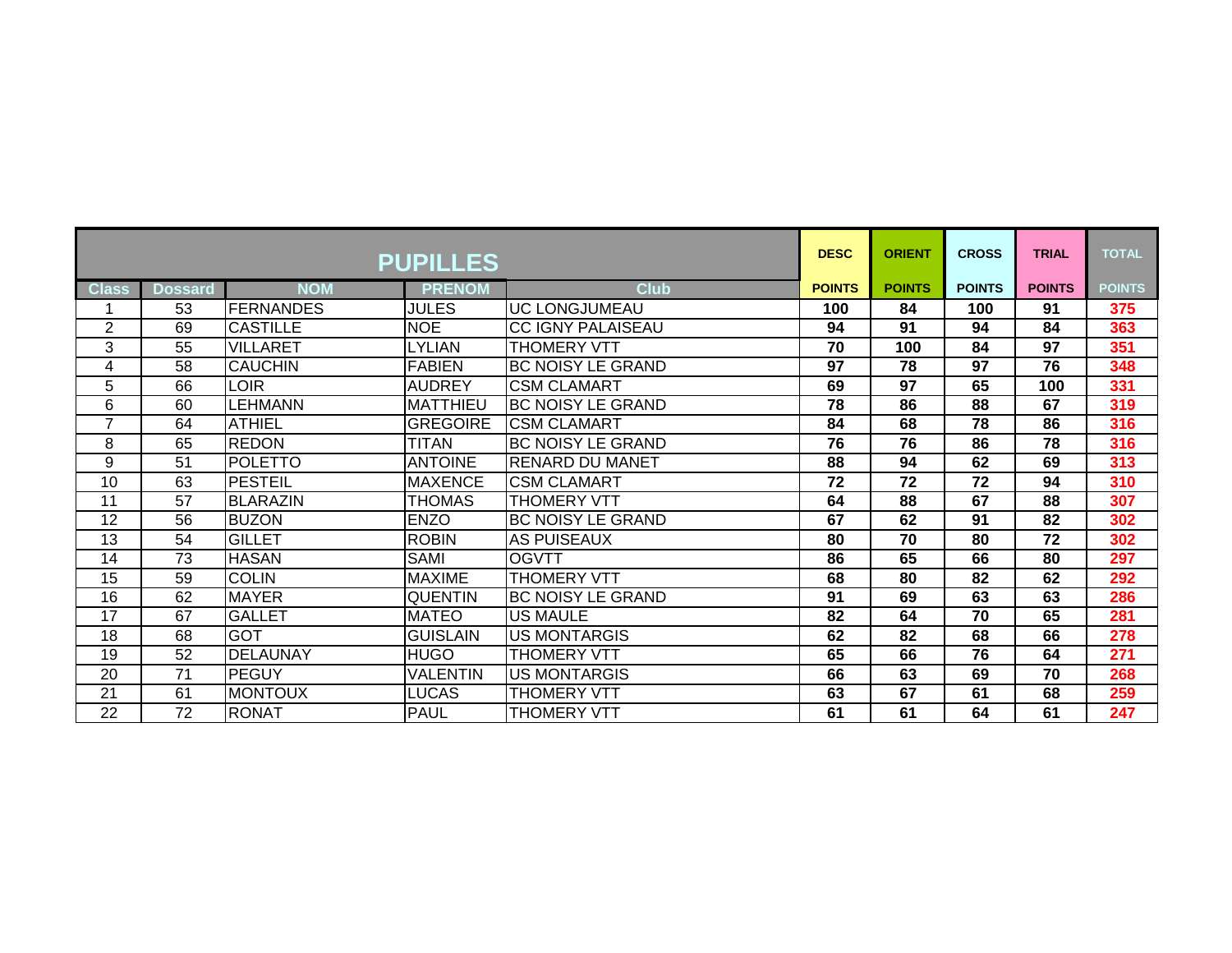| <b>BENJAMINS</b> |                |                       |                  |                               |               | <b>ORIENT</b> | <b>CROSS</b>  | <b>TRIAL</b>  | <b>TOTAL</b>  |
|------------------|----------------|-----------------------|------------------|-------------------------------|---------------|---------------|---------------|---------------|---------------|
| <b>Class</b>     | <b>Dossard</b> | <b>NOM</b>            | <b>PRENOM</b>    | <b>Club</b>                   | <b>POINTS</b> | <b>POINTS</b> | <b>POINTS</b> | <b>POINTS</b> | <b>POINTS</b> |
|                  | 102            | <b>JUMEAUX</b>        | LOUIS            | <b>VC SOUPPES</b>             | 100           | 80            | 100           | 97            | 377           |
| $\overline{2}$   | 106            | <b>BOIREAU</b>        | <b>GAEL</b>      | <b>THOMERY VTT</b>            | 97            | 94            | 91            | 84            | 366           |
| 3                | 113            | <b>PIERRAT</b>        | <b>CALIXTE</b>   | <b>CSM CLAMART</b>            | 88            | 84            | 97            | 88            | 357           |
| 4                | 112            | <b>INICOLET</b>       | <b>CLEMENT</b>   | <b>OGVTT</b>                  | 86            | 91            | 72            | 100           | 349           |
| 5                | 117            | <b>LASNE</b>          | <b>SARA</b>      | <b>US MONTARGIS</b>           | 94            | 76            | 88            | 91            | 349           |
| 6                | 109            | <b>FERNANDEZ</b>      | <b>OSCAR</b>     | <b>BC NOISY LE GRAND</b>      | 84            | 82            | 84            | 94            | 344           |
| 7                | 124            | <b>SLOMA</b>          | <b>ELIOT</b>     | <b>OGVTT</b>                  | 76            | 97            | 78            | 82            | 333           |
| 8                | 104            | <b>GONZALES</b>       | <b>CLEMENT</b>   | <b>THOMERY VTT</b>            | 67            | 100           | 94            | 68            | 329           |
| 9                | 120            | <b>FAISY</b>          | <b>ANTOINE</b>   | <b>US MONTARGIS</b>           | 68            | 86            | 82            | 86            | 322           |
| 10               | 105            | <b>BLAISE</b>         | <b>JULIEN</b>    | <b>AS PUISEAUX</b>            | 91            | 67            | 76            | 69            | 303           |
| 11               | 107            | <b>DE SALVO</b>       | <b>LUCAS</b>     | <b>BC NOISY LE GRAND</b>      | 78            | 65            | 80            | 76            | 299           |
| 12               | 111            | PENHOET               | <b>PAUL</b>      | <b>CSM CLAMART</b>            | 80            | 70            | 86            | 63            | 299           |
| 13               | 125            | LAMBERT               | <b>INES</b>      | <b>US MONTARGIS</b>           | 60            | 88            | 70            | 72            | 290           |
| 14               | 118            | <b>KLATOVSKY</b>      | <b>VICTOR</b>    | <b>OGVTT</b>                  | 69            | 78            | 67            | 70            | 284           |
| 15               | 103            | <b>ANSARD</b>         | <b>JASON</b>     | <b>AS PUISEAUX</b>            | 70            | 63            | 69            | 80            | 282           |
| 16               | 116            | <b>PEREZ</b>          | <b>SACHA</b>     | <b>CSM CLAMART</b>            | 72            | 66            | 66            | 78            | 282           |
| 17               | 115            | <b>HAVART</b>         | <b>NOHAAN</b>    | <b>US MONTARGIS</b>           | 82            | 69            | 59            | 62            | 272           |
| 18               | 110            | THETIOT-SAJOT         | <b>VICTOR</b>    | <b>CSM CLAMART</b>            | 65            | 68            | 61            | 67            | 261           |
| 19               | 108            | <b>GFOURMAINTREAU</b> | <b>LUCIEN</b>    | <b>OGVTT</b>                  | 64            | 64            | 64            | 66            | 258           |
| 20               | 101            | LOIR                  | Hugues           | C.S.M.Clamart 92              | 66            | 59            | 68            | 61            | 254           |
| 21               | 128            | <b>BECU</b>           | <b>AMELIE</b>    | <b>VC MONTIGNY BRETONNEUX</b> | 62            | 62            | 63            | 65            | 252           |
| 22               | 122            | <b>FONT</b>           | <b>JUSTINE</b>   | <b>OGVTT</b>                  | 63            | 60            | 65            | 64            | 252           |
| 23               | 126            | <b>LABESSE</b>        | <b>MAXENCE</b>   | <b>OGVTT</b>                  | 59            | 72            | 62            | 59            | 252           |
| 24               | 123            | <b>DUCREUX</b>        | <b>ALEXANDRE</b> | <b>THOMERY VTT</b>            | 61            | 61            | 60            | 60            | 242           |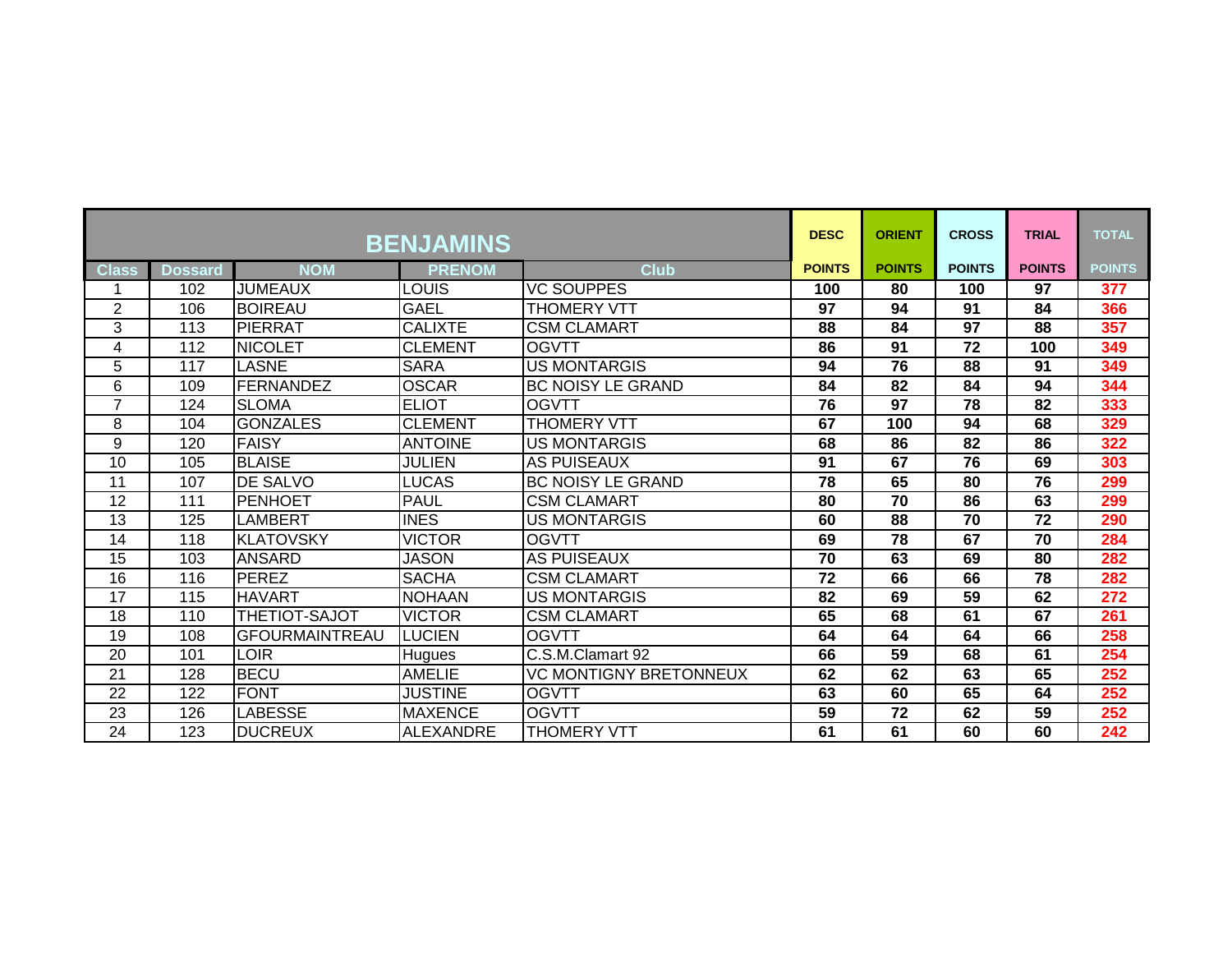| <b>MINIMES</b>  |                  |                    |                   |                             | <b>DESC</b>   | <b>ORIENT</b>   | <b>CROSS</b>    | <b>TRIAL</b>    | <b>TOTAL</b>     |
|-----------------|------------------|--------------------|-------------------|-----------------------------|---------------|-----------------|-----------------|-----------------|------------------|
| <b>Class</b>    | <b>Dossard</b>   | <b>NOM</b>         | <b>PRENOM</b>     | <b>Club</b>                 | <b>POINTS</b> | <b>POINTS</b>   | <b>POINTS</b>   | <b>POINTS</b>   | <b>POINTS</b>    |
|                 | 158              | <b>HANDJAN</b>     | <b>MELVIN</b>     | <b>BC NOISY LE GRAND</b>    | 97            | 100             | 100             | 88              | 385              |
| $\overline{2}$  | 157              | <b>JUMEAU</b>      | <b>ARMAND</b>     | <b>VC SOUPPES</b>           | 91            | 94              | 84              | 100             | 369              |
| 3               | 160              | <b>MACE</b>        | <b>XAVIER</b>     | <b>CS BRETIGNY CYCLISME</b> | 94            | 86              | 91              | 82              | 353              |
| 4               | 151              | <b>LAMIRAND</b>    | <b>NICOLAS</b>    | PEDALE FERTOISE             | 86            | $\overline{97}$ | 82              | 84              | 349              |
| 5               | 167              | <b>AUVIN</b>       | <b>CLEMENT</b>    | <b>US MAULE</b>             | 84            | 72              | 94              | 97              | 347              |
| 6               | 155              | <b>TURCOT</b>      | <b>CLEMENT</b>    | <b>ARGENTEUIL VS</b>        | 100           | 91              | 62              | 86              | 339              |
| $\overline{7}$  | 153              | <b>DELVAL</b>      | <b>FLORIAN</b>    | <b>ARGENTEUIL VS</b>        | 82            | 66              | 97              | 78              | 323              |
| 8               | 162              | <b>TROUILLET</b>   | <b>CAMILLE</b>    | <b>OGVTT</b>                | 88            | 62              | 64              | 94              | 308              |
| 9               | 164              | <b>SAINT ANDRE</b> | <b>GUERT YANN</b> | <b>BC NOISY LE GRAND</b>    | 78            | 84              | $\overline{78}$ | 66              | 306              |
| 10              | 175              | <b>SCHNERB</b>     | <b>ARISTIDE</b>   | <b>OGVTT</b>                | 68            | 69              | 76              | 91              | 304              |
| 11              | 154              | <b>CAUCHIN</b>     | <b>LOIC</b>       | <b>BC NOISY LE GRAND</b>    | 69            | 88              | 65              | 72              | 294              |
| 12              | 161              | <b>BALY</b>        | <b>CARLA</b>      | <b>BC NOISY LE GRAND</b>    | 67            | 80              | 80              | 64              | 291              |
| 13              | 174              | <b>IDEVILLIERS</b> | <b>THEO</b>       | JS FERTE GAUCHER            | 76            | 78              | 70              | 61              | 285              |
| 14              | 166              | PRINCE             | <b>THEO</b>       | <b>OGVTT</b>                | 70            | 68              | $\overline{72}$ | $\overline{70}$ | 280              |
| 15              | 171              | <b>MARTIN</b>      | <b>AURELIEN</b>   | <b>VAL D'EUROPE TC</b>      | 66            | 60              | 88              | 65              | 279              |
| 16              | 168              | <b>IFONTAINE</b>   | <b>ELORA</b>      | <b>US MAULE</b>             | 65            | 65              | 86              | 60              | 276              |
| 17              | 163              | <b>SIPOS</b>       | <b>MATHILDE</b>   | <b>THOMERY VTT</b>          | 80            | 67              | 61              | 67              | 275              |
| 18              | 169              | <b>DA COSTA</b>    | <b>VICTOR</b>     | <b>THOMERY VTT</b>          | 63            | $\overline{70}$ | 60              | $\overline{80}$ | $\overline{273}$ |
| $\overline{19}$ | 165              | <b>GARNIER</b>     | <b>MELANIE</b>    | <b>VAL D'EUROPE TC</b>      | 61            | $\overline{82}$ | 68              | 62              | $\overline{273}$ |
| 20              | 159              | <b>FAUTRAT</b>     | <b>PAULINE</b>    | <b>THOMERY VTT</b>          | 62            | 76              | 69              | 63              | 270              |
| $\overline{21}$ | $\overline{177}$ | <b>NICOLET</b>     | <b>GERAUD</b>     | <b>OGVTT</b>                | 72            | 64              | 63              | 69              | 268              |
| $\overline{22}$ | 156              | <b>TAINE</b>       | <b>LUCIEN</b>     | <b>OGVTT</b>                | 64            | 61              | 66              | 76              | 267              |
| 23              | 176              | <b>FONT</b>        | <b>GUILLAUME</b>  | <b>OGVTT</b>                | 59            | 63              | 67              | 68              | 257              |
| $\overline{24}$ | $\overline{172}$ | <b>RICHEFEU</b>    | <b>THOMAS</b>     | <b>THOMERY VTT</b>          | 60            | 59              | 59              | 59              | 237              |
| 25              | 152              | <b>DESPUJOLS</b>   | <b>DAMIEN</b>     | <b>THOMERY VTT</b>          | 58            | 58              |                 |                 | 116              |